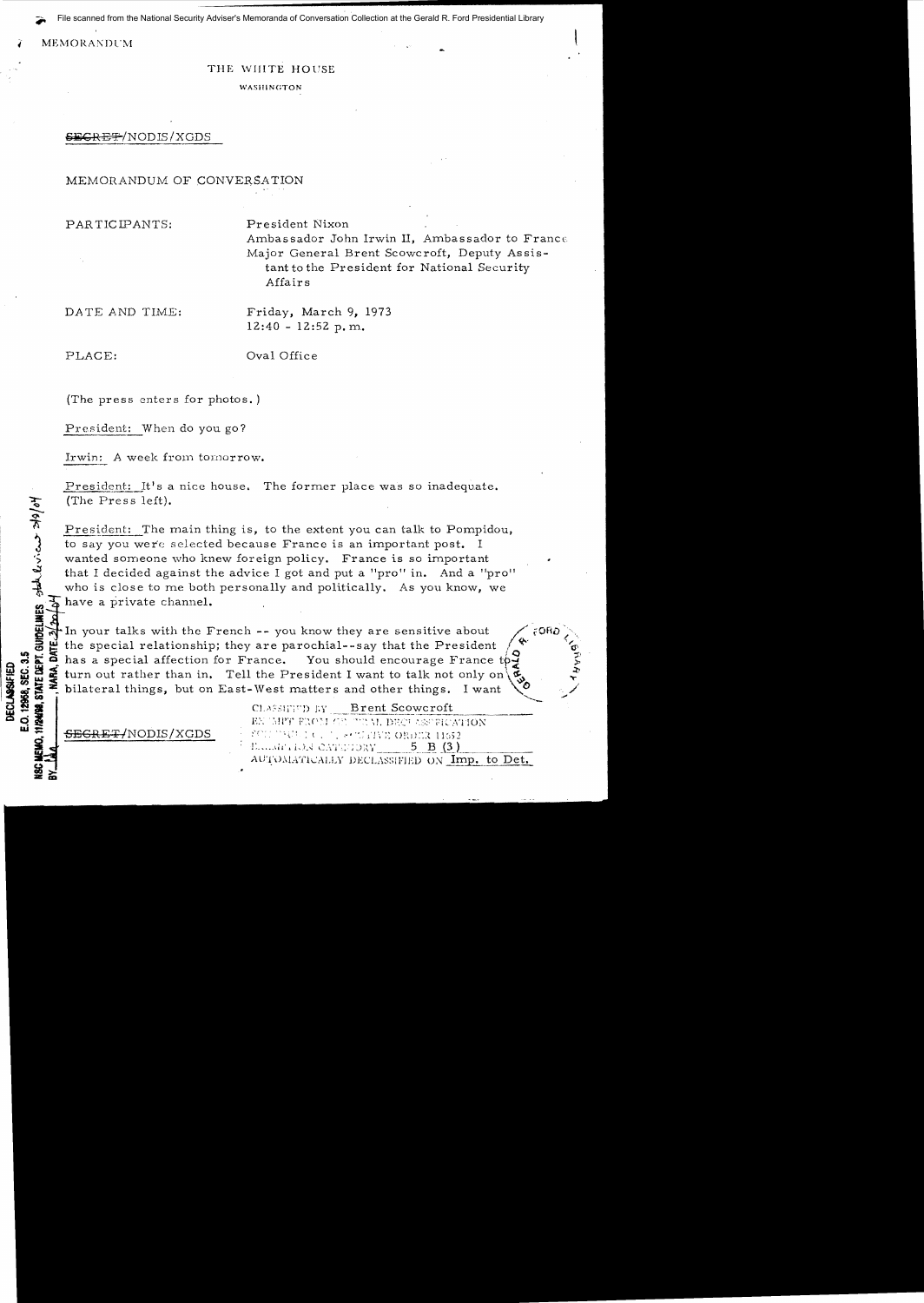# $\frac{SEGRE}{T}$ /NODIS/XGDS - 2 -

a personal consultation basis with the President. France has the best civil service in the world. World peace is served best if France plays a large role in the world, as in pre-World War II days.

If you can get acros s that economic confrontation with Europe would destroy military cooperation. We will have competition, but within cooperative limits. Japan should be brought into the club. This is vital. There is a linkage between the economic and the military.

I am enormously suspicious of the Soviet Union. We will deal with them on a quid pro quo basis.

Having made a breakthrough with the Chinese and the Soviet Union, we want to focus on Europe.

Irwin: I think France wants to focus on the larger world.

President: Tell the President I said to the Cabinet that the French President has a great brain. Tell him I want closer consultations with him.

France is concerned with the glory of France. They don't want just a nation of shopkeepers.

Irwin: France wants to participate. I want to implement your policy. Henry and Scowcroft keep me abreast of the nuances.

President: On nuclear cooperation. I want France and the British to build all they want. I am for nuclear cooperation.

I want a close relationship with the President  $-$  as the heir of decaulle.

Irwin: The President may be event more needed now than deGaulle.

president: It is a great post. You've had some illustrious predecessors.

I saw Dillon recently.

I wish you well. I have no plans for a visit now. I think it is my turn. Please indicate that I wish to come, but I must stick around--Congress, the Soviet summit. But I will be there during your tour.

Donlt let yourself eat much French bread.

(The meeting concluded with warm farewells.)

#### SEGRET/NODIS/XGDS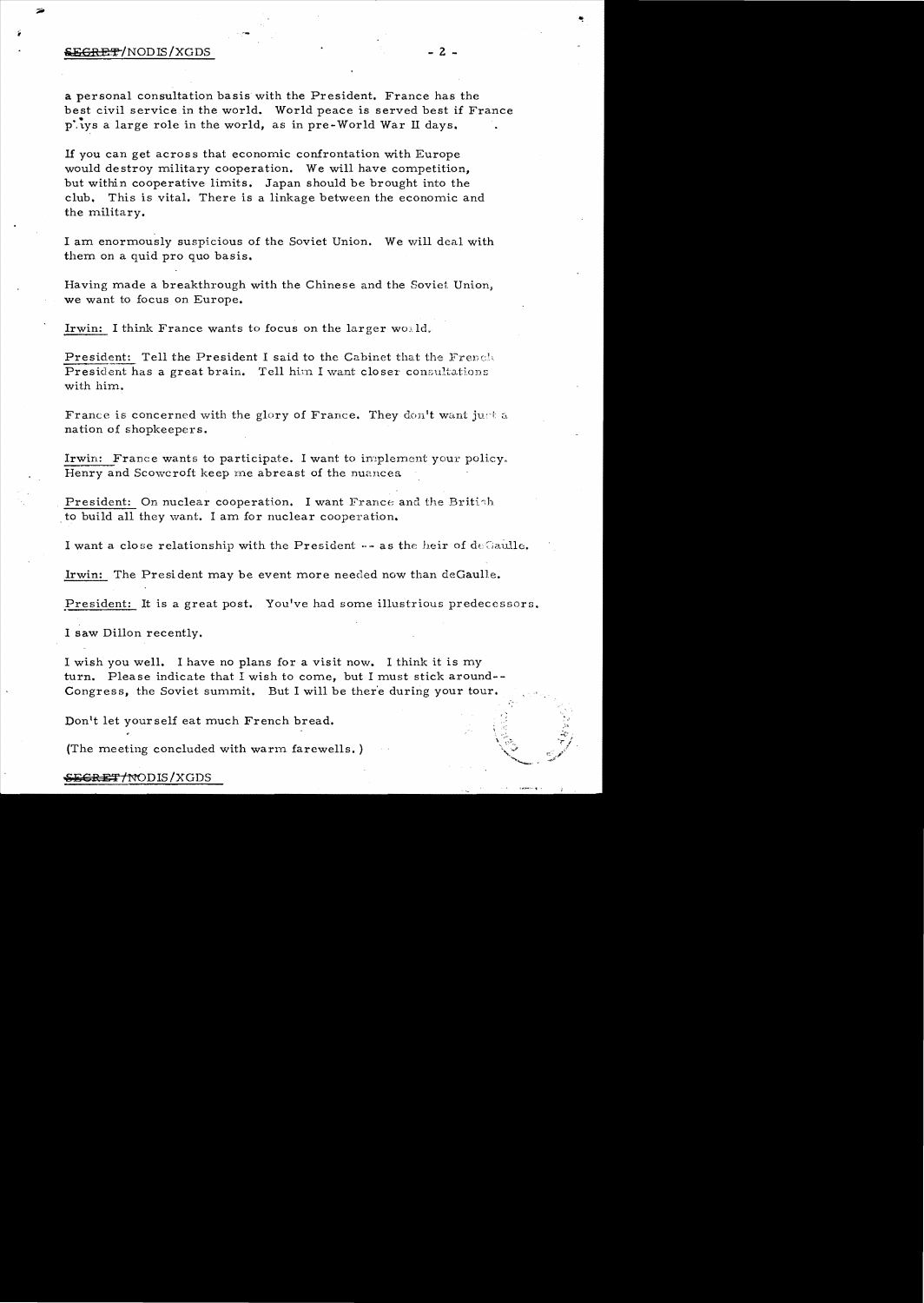Unity of Derwin 9 March 10mbr 10000 mean of a mart?  $240 - 1$  whigh I clerk town P Mèe house, dans place si manguste lung log 12 42 Maine Thing is to extent you Talk to longeiten to sung Swanter to car goto how EP. Figure to inforted that & beided against admire a put a "pro" in and a pro" who alone both personally & politically a you known, we have pureto chancel. Serigan Collector/Funch-you have they senated about special relationship - they are parrelaint Pour Ser Pies has spinal offretion for Finner-yes should encourage Ft townsort with the in Pel sweather to talk not up blatand, but I-w, ite Personal imentation torsions (P. I has dust cial ceniu in avald. at Would peace smed but if F plays a large when If you can get allow that word le mine confrontation w/E enge would destroy making corpubilité finite have empetitie put ces / in celvir. This is with. There is lastrage but lont mil.<br>Jemmesmurat propriere f. S.C. We unit Honing made barokthin til flects y ere won't to france on E. Ittish Funnits & precesor larger world Tell P facial to Colomb Tant P has a just bearing, Tell him I want along consultors  $w/dm$ F'eomenale Glory y F. Dont count part motion got phaper DECLASSIFIED E.O. 12958, SEC. 3.5 NSC MEMO, 11/20108, STATE DEPT. GUIDELINES State levieux 3/8/04  $-$ , NARA, DATE  $\frac{3}{20}$